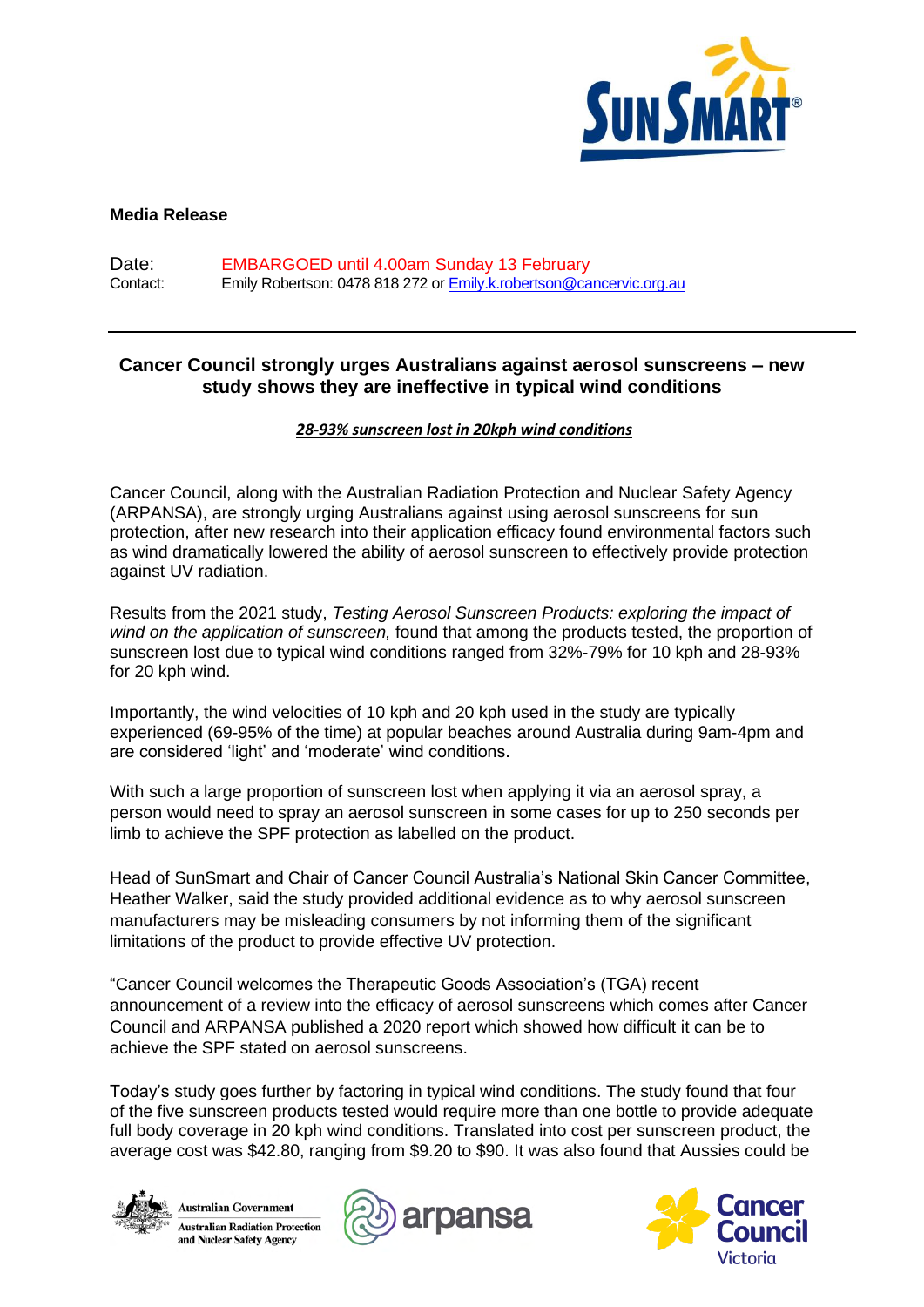

wasting up to 93% of the total aerosol bottle cost when applying aerosol sunscreen in 20 kph wind conditions.

"This research shows that consumers are not getting all the information when it comes to aerosol sunscreens, and therefore are unable to make informed decisions about the level of sun protection these sunscreen products can achieve and their cost to provide the protection we know we need in Australia's harsh UV environment.

"With aerosol sunscreens, it is very difficult to obtain the amount of sunscreen to the body that is necessary to get good UV protection, potentially leaving Australians' skin inadequately protected from harmful UV radiation and increasing their skin cancer risk."

Dr Rick Tinker, Director of Assessment and Advice for ARPANSA, warned Australians against using aerosol sunscreens this summer.

"We strongly urge Australians to use sunscreen lotions and creams instead of aerosols, as they provide easier application, more coverage, and longer-lasting protection as they are applied straight to the skin and are often rubbed into the skin upon application.

"If applied correctly and in combination with other forms of sun protection, sunscreen lotions can lower our melanoma risk, the deadliest form of skin cancer.

"Use seven teaspoons of sunscreen for an adult full body application: one teaspoon for each arm and leg, one for the front of the torso, one for the back, and one for the face, neck and ears. Don't forget to use a sunscreen lip product to protect the lips. Sunscreen should be applied 20 minutes before going outside and reapplied every two hours, or more if swimming, sweating or towel-drying," he said.

Cancer Council recommends using all five forms of sun protection when the UV level is 3 or above; Slip on sun protective clothing, Slop on some SPF30+ (or higher) broad-spectrum, water-resistant sunscreen, Slap on a wide-brimmed hat, Seek shade, and Slide on a pair of sunglasses.

For more information visit: [www.sunsmart.com.au](http://www.sunsmart.com.au/)

**-ENDS-**





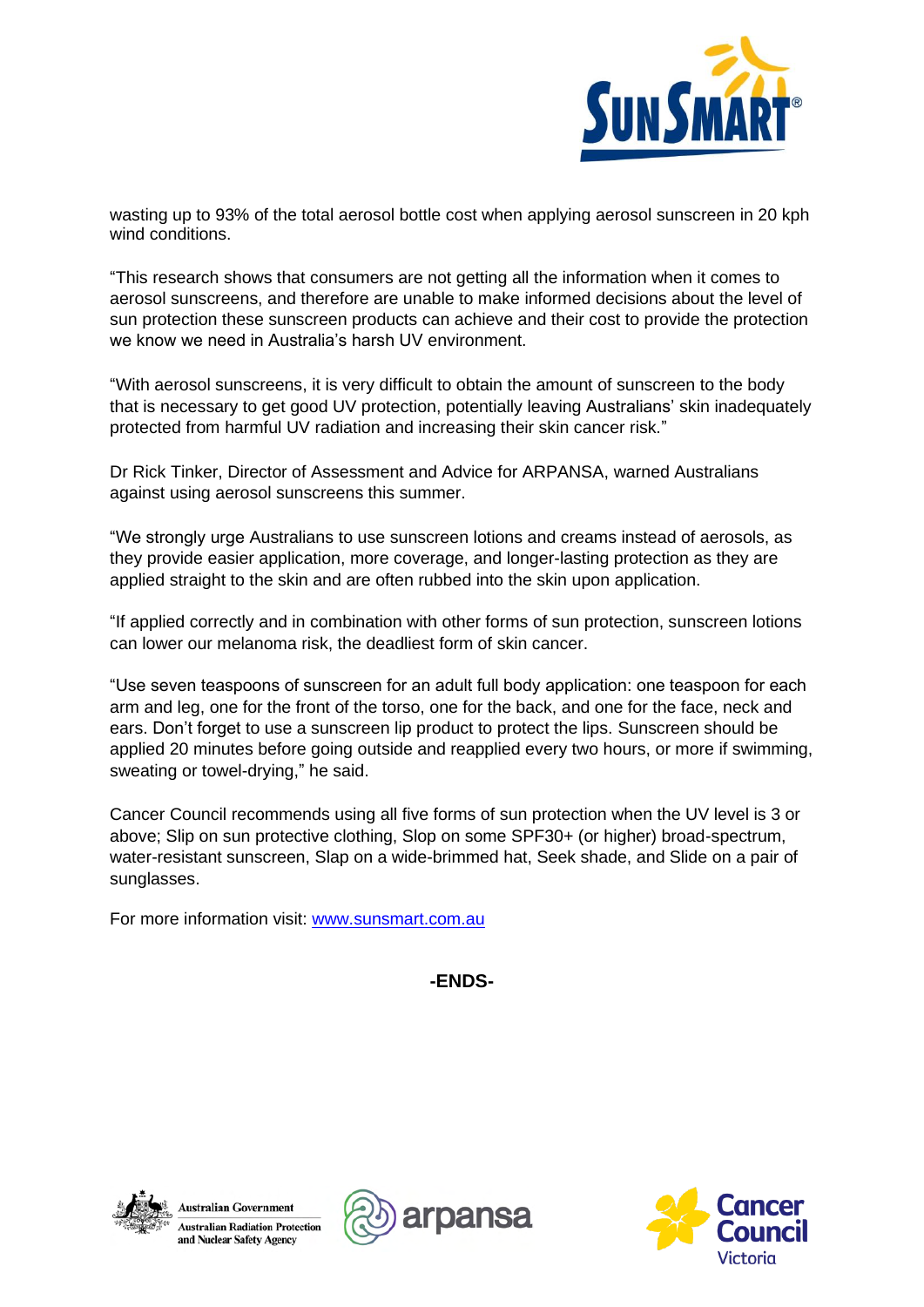

# **Notes to Editors**

The *[Testing Aerosol Sunscreen Products:](https://www.arpansa.gov.au/sites/default/files/aerosol_sunscreen_report_november_2021.pdf) exploring the impact of wind on the application of sunscreen* report was prepared by Dr Elke Hacker from Griffith University, with advice and assistance from the Cancer Council Victoria and the Australian Radiation Protection and Nuclear Safety Agency. Weather data was kindly provided by the Australian Government Bureau of Meteorology. Data analyses were performed by Blake Orr from the Australian Radiation Protection and Nuclear Safety Agency on the weather data.

The study reports the results from testing five commercially available aerosol sunscreen products, assessing the impacts of environmental conditions such as wind on the application, efficacy, cost and safety of these products.

Griffith University's public health researcher Dr Elke Hacker who performed the testing said the results were interesting and showed variation between products as well as decreased performance in the 10 kph and 20 kph wind conditions.

She believes further research is needed to explore how these sunscreens are deposited on human skin and how well they function to protect skin cells from the harmful effects of UV light.

Please see the TGA's review announcement [here.](https://www.tga.gov.au/listed-aerosol-sunscreen-products#:~:text=The%20TGA%20will%20target%20a%20selection%20of%20aerosol,requirements%20relevant%20to%20efficacy%20when%20used%20as%20intended.)